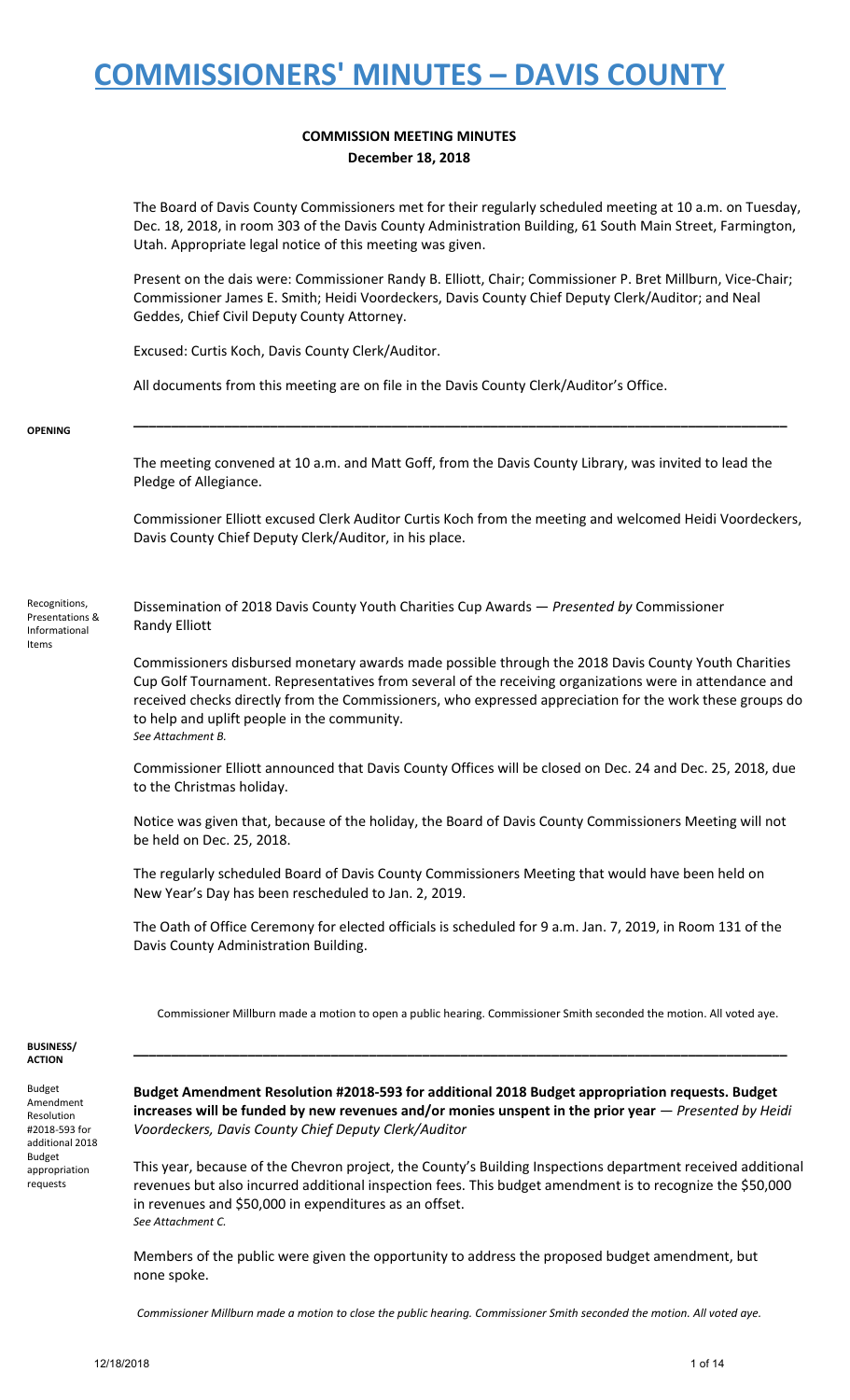Resolution #2018-594 of Davis County, Utah Adopting the Operating and Capital Budgets of Davis County for the 2019 Budget Year

**Resolution #2018-594 of Davis County, Utah Adopting the Operating and Capital Budgets of Davis County for the 2019 Budget Year** — *Presented by Heidi Voordeckers, Davis County Chief Deputy Clerk/Auditor*

A public hearing was held for the proposed 2019 Budget at 6 p.m. on Tuesday, Dec. 11, 2018. No public comment was received. The proposed budget was then posted online and, again, no comments were received. A request was therefore made for Commissioners to approve the proposed 2019 Budget. It was noted that the proposed budget does include funding for compensation increases for elected officials and one modification from the budget that was presented in the public hearing. The modification was a payroll correction for one department in which the original projection omitted a vacant position. The modification was made in the General Fund in the amount of \$132,965.

> Motion to Approve and Adopt, as presented: Com. Millburn Seconded: Com. Smith All voted aye

Agreement #2018-595 with Utah Administrative Office of the Courts (AOC) which is required to proceed with request to access Court Xchange program

**Agreement #2018-595 with Utah Administrative Office of the Courts (AOC) which is required to proceed with request to access Court Xchange program** — *Presented by Heidi Voordeckers, Davis County Chief Deputy Clerk/Auditor*

An agreement with the Administrative Office of the Courts was presented. The agreement allows the administrative and accounting staff in the Clerk/Auditor's Office to have access to the court program through their own login rather than sharing the login of the Corrections Department. This access will be used to prepare and compile information for jail reimbursements. There is no beginning or ending date stated for this contract. The contract is neither payable nor receivable.

> Motion to Approve: Com. Smith Seconded: Com. Millburn All voted aye

Request Approval of various precinct boundary adjustments

**Request Approval of various precinct boundary adjustments** — *Presented by Heidi Voordeckers, Davis County Chief Deputy Clerk/Auditor, in place of Davis County Chief Deputy Clerk Brian McKenzie*

The Clerk/Auditor's Office reviews precincts for annexations, and other property adjustments and changes, each year. After this year's review, and in preparation for the 2019 Municipal Elections, two separate precinct changes have been proposed.

The first proposed change, pursuant to Utah State Code 20A-5-303, is to modify LA04 to include a parcel of land incorporated by Layton City at approximately 3404 N. 650 East; no voters will be impacted by this change. The second change is to modify the boundary of SY15 to include a parcel incorporated by Syracuse City at approximately 700 South and Cold Springs Road; this will require also modifying WP05, and five voters will be impacted. *See Attachment D.*

> Motion to Approve: Com. Smith Seconded: Com. Millburn All voted aye

Request Approval of adjustments to Davis School Board District boundaries

**Request Approval of adjustments to Davis School Board District boundaries** — *Presented by Heidi Voordeckers, Davis County Chief Deputy Clerk/Auditor*

The Syracuse annexation impacts Davis School District's School Board boundaries. Davis County Chief Deputy Clerk Brian McKenzie met with Craig Carter, from the school district, to review the map. It is recommended that the property annexed by Syracuse City be included in District 6 and that boundary lines of District 7 also be modified to reflect this change. Pursuant to State Statute 20A-5-206, impacted voters will be notified of the changes by the Clerk/Auditor's office. *See Attachment E.*

> Motion to Approve: Com. Millburn Seconded: Com. Smith All voted aye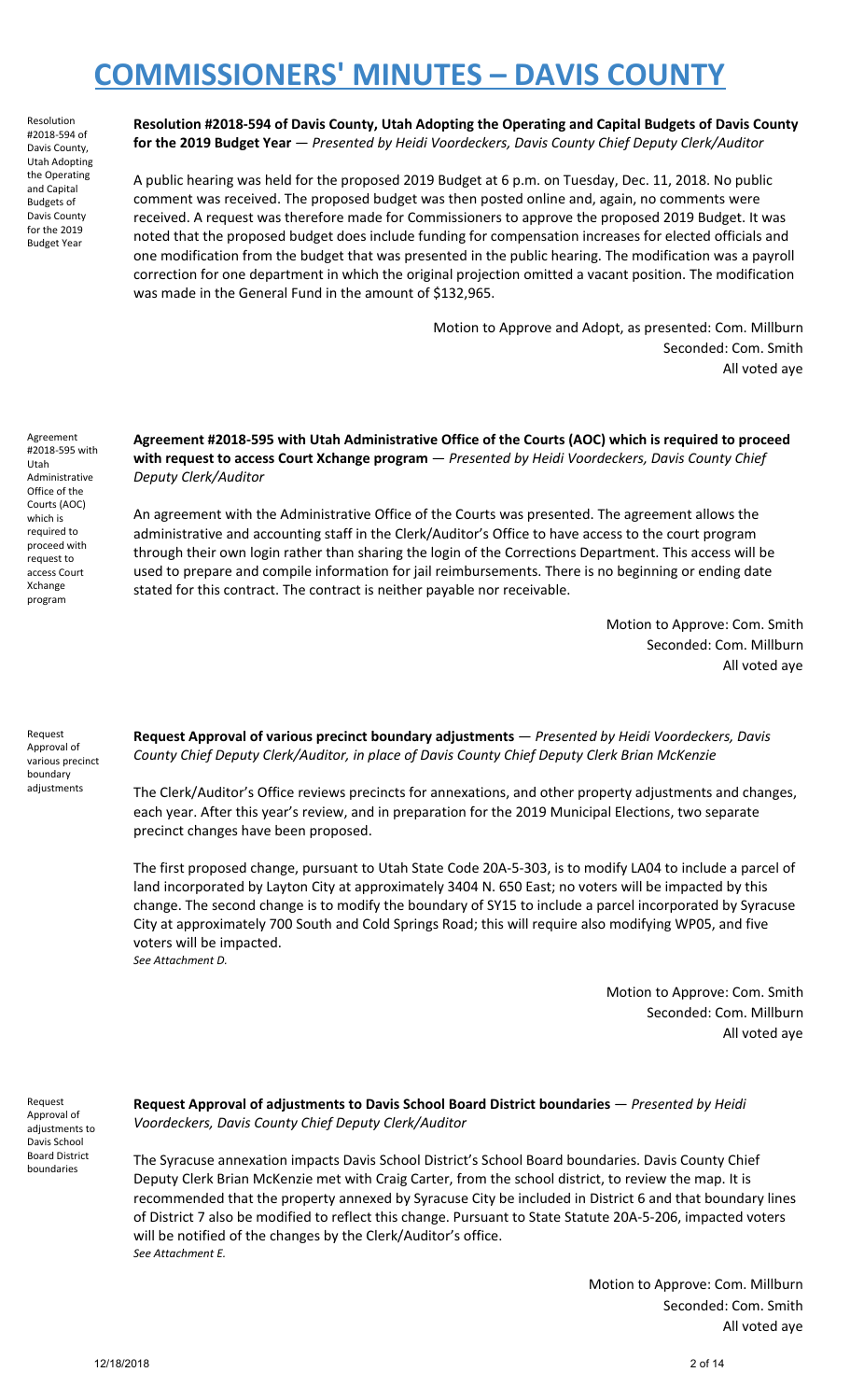Summary List #2018-598 of donated materials

#### **Summary List #2018-598 of donated materials** — *Presented by Chris Sanford, Davis County Library Director*

A summary list of 18 agreements for donations of materials to the library was presented. In compliance with the County's donation policy, donated books are assessed at the same value they would be sold for at the book sale: \$1 for a hardback and 25 cents for a paperback. Donations are vetted by librarians to determine if they can be added to the system and in which library they should be placed. If not added to the system, donated materials go into the library's book sale and the funds will be used to purchase new materials. The contract period is 05/02/2018 to 07/28/2018. The receivable amount is \$2,189.75.

> Motion to Approve: Com. Smith Seconded: Com. Millburn All voted aye

Summary List #2018-599 of low-dollar, low-risk agreements

**Summary List #2018-599 of low-dollar, low-risk agreements** — *Presented by Chris Sanford, Davis County Library Director*

A summary list of five low-dollar, low-risk contracts was presented. Items on the list are for programs, with the exception of a renewal for the Morningstar investment research database. The contract period is 09/01/2018 to 02/05/2019. The payable amount is \$2,246.

> Motion to Approve: Com. Smith Seconded: Com. Millburn All voted aye

Agreement #2018-600 with North American Grappling Association (NAGA) for rental space at the Legacy Events Center for a Regional Grappling Tournament

**Agreement #2018-600 with North American Grappling Association (NAGA) for rental space at the Legacy Events Center for a Regional Grappling Tournament** — *Presented by Mike Moake, Davis County Legacy Events Center Marketing Manager*

An agreement with the North American Grappling Association was presented. The association will host a regional tournament that will bring approximately 600 participants and their families to the Legacy Events Center. The contract period is 03/21/2019 to 03/23/2019. The receivable amount is \$2,980.

> Motion to Approve: Com. Millburn Seconded: Com. Smith All voted aye

Agreement #2018-601 with Prowest

**Agreement #2018-601 with Prowest** — *Presented by Richard Maughan, Davis County Recorder*

A service contract renewal with Prowest was presented. The contract is for maintenance and parts replacement for the Canon digital microfiche printer and reader. This is an old machine that will need to be replaced in a couple of years. The contract period is 10/01/2018 to 10/02/2019. The payable amount is \$750.

> Motion to Approve: Com. Smith Seconded: Com. Millburn All voted aye

Agreement #2018-602 with Hunt Electric, Inc. for lighting for Antelope Island Causeway Bridge

**Agreement #2018-602 with Hunt Electric, Inc. for lighting for Antelope Island Causeway Bridge** — *Presented by Lane Rose, Davis County Facilities Assistant Director*

A contract with Hunt Electric was presented for replacement of four light poles on the Antelope Island causeway bridge. One of the previous poles blew over because of corrosion due to salty conditions. Inspection showed anchor bolts on the other poles were also compromised so they will all be replaced. The lighting will be upgraded to LED and the poles finished with coastal paint. An Antelope Island park ranger was contacted to ensure the lighting works with the park's Dark Sky designation. [The contract period is 12/18/2018 to 03/30/2019. The payable amount is \$24,500.]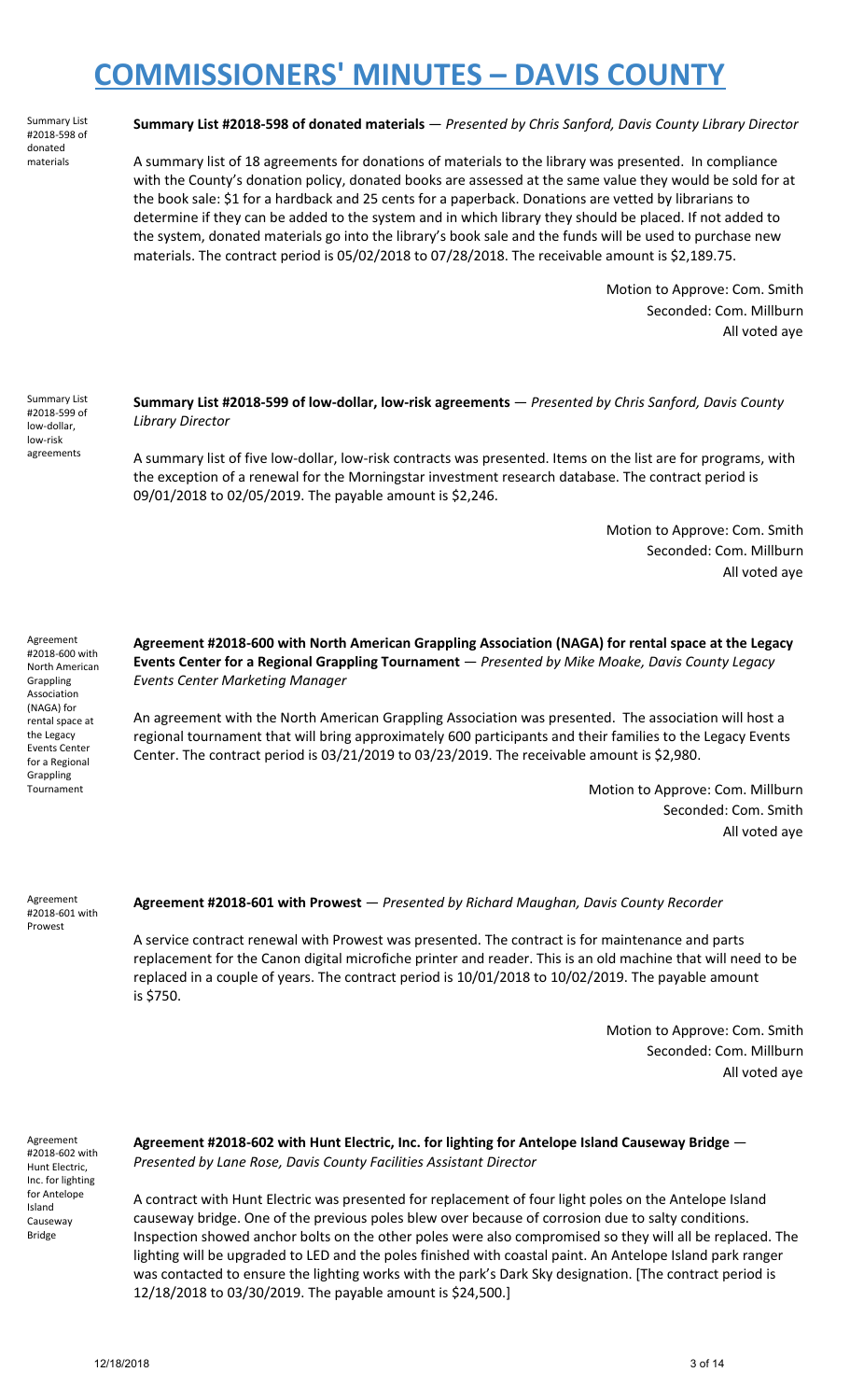Motion to Approve: Com. Smith Seconded: Com. Millburn All voted aye

Agreement #2018-603 with Brett Miller for landscaping services at the Davis Conference Center

**Agreement #2018-603 with Brett Miller for landscaping services at the Davis Conference Center** — *Presented by Jeff Oyler, Davis County Planning Manager*

A contract was presented for Brett Miller Landscaping to complete needed improvements at the Davis Conference Center. Dead trees in the parking strips were replaced. Weeds were removed from flower beds and weed barrier and rocks put down for beautification. Sprinklers were also fixed. The contract period is 12/1/2018 to 12/31/2018, but it was noted the work was actually done in the fall, before the weather changed, and now the paperwork is catching up. The payable amount is \$33,522.74.

> Motion to Approve: Com. Millburn Seconded: Com. Smith All voted aye

Resolution #2018-604 approving the inter-local agreement between Davis County Health Department and Weber State University to update and maintain a Utah Centralized Emission Database for the I/M Counties in the State of Utah

**Resolution #2018-604 approving the inter-local agreement between Davis County Health Department and Weber State University to update and maintain a Utah Centralized Emission Database for the I/M Counties in the State of Utah** — *Presented by Brian Hatch, Davis County Health Department Director*

A resolution was presented to approve an interlocal agreement between the Davis County Health Department and Weber State University. The agreement is to update and maintain a centralized emissions database for all counties where I/M (Inspection/Maintenance) testing is required. The main reason for participation is fraud detection to see where vehicles that fail in Davis County end up and how they are being tested and passed. One way fraud happens is that duplicate certificates are made using the numbers from one emissions test. In the past, counties had to go individually to the DMV to get very specific information. Now DMV information goes into this database and counties are able to put in testing information and track those vehicles. Commissioners noted that the database will be a savings in time.

> Motion to Approve: Com. Smith Seconded: Com. Millburn All voted aye

Interlocal Agreement #2018-604 between Davis County Health Department and Weber State University to update and maintain a Utah Centralized Emission Database for the I/M Counties in the State of Utah

**Interlocal Agreement #2018-604 between Davis County Health Department and Weber State University** to update and maintain a Utah Centralized Emission Database for the I/M Counties in the State of Utah  $-$ *Presented by Brian Hatch, Davis County Health Department Director*

It was explained that WSU is nationally funded as a Center of Excellence for emissions programs and was set up to work with the State's Air Quality [Division] and local counties as a subject matter expert. The contract period is 12/06/2018 to 12/31/2019. The payable amount is \$13,870.08.

> Motion to Approve: Com. Smith Seconded: Com. Millburn All voted aye

Agreement #2018-605 with Tonaquint Data Center, Inc. for hosted off-site storage

**Agreement #2018-605 with Tonaquint Data Center, Inc. for hosted off-site storage** — *Presented by Mark Langston, Davis County Information Systems Director*

An agreement with Tonaquint Data Center, Inc. for hosted offsite data storage was presented. The County previously had an agreement through CVE, which used Tonaquint data services. Tonaquint submitted a bid for this contract so the County is able to save money by cutting out the middleman. The contract period is 12/18/2018 to 12/18/2021. The payable amount is \$975 per month.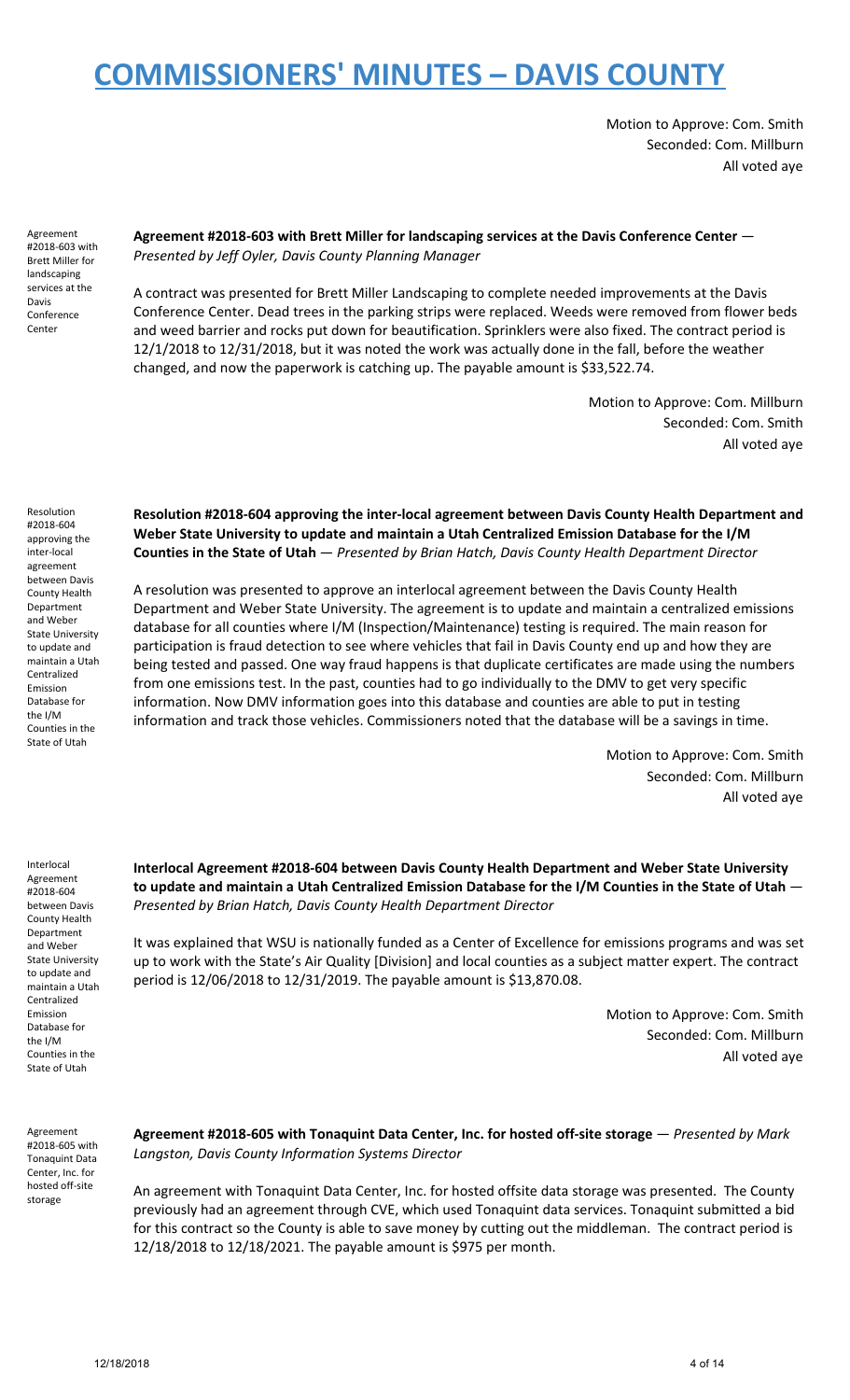Motion to Approve: Com. Smith Seconded: Com. Millburn All voted aye

Agreement #2018-606 of revised Information Systems Policy **Request Approval #2018-606 of revised Information Systems Policy** — *Presented by Mark Langston, Davis County Information System Director*

A request was made for approval of Information Systems Department Policy revisions. The revisions were recommended by a committee. Commissioners expressed appreciation for the work done and said the team did a good job of highlighting the changes, making a case for them, and sending them around for review.

> Motion to Approve: Com. Smith Seconded: Com. Millburn All voted aye

Agreement #2018-607 with Axon for Taser 60 and X26P plan.

**Agreement #2018-607 with Axon for Taser 60 and X26P plan** — *Presented by Chief Deputy Ty Berger, Davis County Sheriff's Office*

An agreement with Axon for a Taser 60 and X26P plan was presented for approval. The X-26 Tasers currently carried by the County's law enforcement deputies expire at the end of the year because the technology has expanded and the parts and electronic components of older models will no longer be supported. The company is giving the County a credit and buying back the old equipment. Commissioners asked about the decision to contract with Axon for this platform and were informed that Taser is considered to be the industry standard. The company has financial backing and would represent officers and the County in the event of a deployment. The warranty and protection that comes with Taser, if there's litigation, were taken into consideration. The contract period is 12/28/2018 to 12/28/2023. The payable amount is \$102,700.

> Motion to Approve: Com. Millburn Seconded: Com. Smith All voted aye

Agreement #2018-608 with Waste Management of Utah for non-hazardous waste removal from the Justice Complex

**Agreement #2018-608 with Waste Management of Utah for non-hazardous waste removal from the Justice Complex** — *Presented by Chief Deputy Ty Berger, Davis County Sheriff's Office*

A contract with Waste Management was presented for removal of waste from the Justice Complex. There are two dumpster systems at the complex. One is a six-yard dumpster that is picked up three times per week at a cost of \$230 per month. The other is a 30-yard dumpster which is emptied as often as it's filled; the cost is dependent on the tonnage associated with the contents. Commissioners were informed that bids for the contract were received from three companies: Robinson, A-1, and Waste Management. The contract period is 01/01/2019 to 12/31/2021. The payable amount is service dependent.

> Motion to Approve: Com. Millburn Seconded: Com. Smith All voted aye

Purchase and Sale Agreement #2018-609 with Clearfield Community Development and Renewal Agency to trade Davis County Library North Branch Property for Clearfield **Community** Development

**Purchase and Sale Agreement #2018-609 with Clearfield Community Development and Renewal Agency to trade the Davis County Library North Branch Property for Clearfield Community Development and Renewal Agency property** — *Presented by Mack McDonald, Davis County Facilities Director*

A couple of years ago, the County went to the community for a tax increase for funding to remodel or reconstruct a new library on the Clearfield North Branch site. During the hearing process, the County learned that Clearfield City may want to extend the park adjacent to the library and would need space for amenities and parking and may have property somewhere else to trade. Commissioners authorized the County's Facilities Department, Clerk/Auditor's Office, Library, and Attorney's Office to look at potential properties owned by the city and negotiate a deal that would be suitable for all. After looking at multiple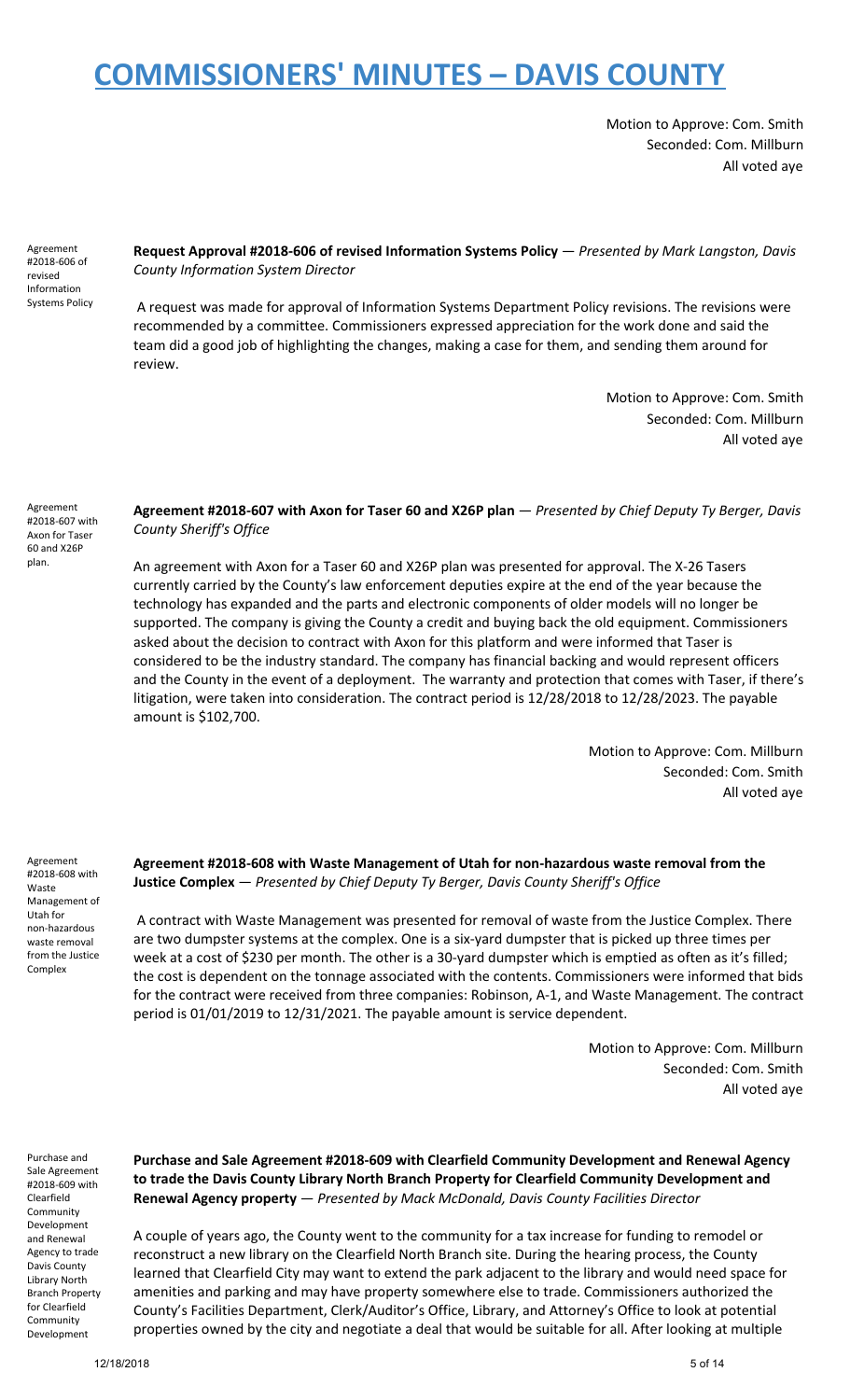and Renewal Agency property

sites, one considered a "gem" has been selected. The Purchase and Sale Agreement presented to the Commission is for a legal transaction in which the County will pay the Clearfield Community Development and Renewal Agency (CDRA) \$1 for property at 1 N. Main in Clearfield, and the CDRA will pay the County \$1 for the current library property. A developer has purchased property adjacent to the proposed library location and is developing a mixed use project with apartments and retail. The timing of the deal is such that the County can help shape the design of the development. The developer is putting infrastructure in place for the library, such as buried power lines and water and sewer stub-ins, which will be a cost savings for the County. He's agreed to share parking on the back side of the property to minimize the County's need for parking space. He's also installing the sewer storm drain infrastructure for the County in a way that it will all drain through his property to reduce the amount of property the County needs for retention.

Commissioners commented that the agreement is going to be great for the park, and that the library will be a good part of Clearfield's downtown. Appreciation was expressed for the private sector seeing the value in helping with the site development.

The contract period is 12/18/2018 to 02/01/2019. The contract amount is \$1.

Motion to Approve: Com. Smith Seconded: Com. Millburn All voted aye

Lease Agreement #2018-610 with Clearfield Community Development and Renewal Agency for the Clearfield North Branch Library

**Lease Agreement #2018-610 with Clearfield Community Development and Renewal Agency for the Clearfield North Branch Library** — *Presented by Mack McDonald, Davis County Facilities Director*

A lease agreement with the Clearfield Community Development and Renewal Agency for the North Branch Library was presented. The contract allows the County to continue library operations as is, while still going through with the approved purchase and sale agreement. The County is completely responsible for library operations, the grounds, and the building. There is a requirement that the County construct the new library, or begin construction, by 2020, so the architectural process will be done very quickly. Once the building is constructed and everything moved in, the County has a year to demolish the old library, remove everything from the site, and turn the property over to Clearfield free and clear. The contract period is 12/18/2018 to 12/31/2021. The payable amount is \$1.

> Motion to Approve: Com. Smith Seconded: Com. Millburn All voted aye

Discussion of Davis County Legal Defender Contracts and Services

### **Discussion of Davis County Legal Defender Contracts and Services.**

Todd Utzinger, Davis County Legal Defender Coordinator, approached the dias to present individual contracts for indigent defense legal services. He stated that all of the County's defender contracts expire this year, therefore it was proposed that contracts be renewed for a three-year period. Commissioners said it is incumbent on the County to provide legal representation for those who cannot afford it and thanked Todd for his leadership in managing this work.

Todd explained that defenders represent indigent individuals in District Court, Juvenile Court, and Justice Court. Two defenders are assigned to each of seven District Courts. Juvenile defenders are split into two teams, with roughly half representing parental rights cases and the other half representing delinquency cases. There is another attorney splitting time between Justice Court and initial appearances for juveniles in detention.

There was discussion about the costs and payment for legal defender services. Concern was expressed about a new bill in the next state legislative session to require the appointment of counsel on all juvenile court cases without regard for indigency. The caseload is already up significantly because of a requirement to appoint counsel for all juveniles facing felony charges. Last year there were about 208 juvenile delinquency cases with felony-level charges and more than 1,000 misdemeanor allegations. If the bill passes, it may be possible to petition the court for reimbursement if a defendant is not indigent, or to get grants to cover costs, but those options are problematic and would increase the workload. Commissioners encouraged Todd to stay involved in the discussion of this bill and share his accurate and deep understanding of the issues. Citizens were also encouraged to voice opinions.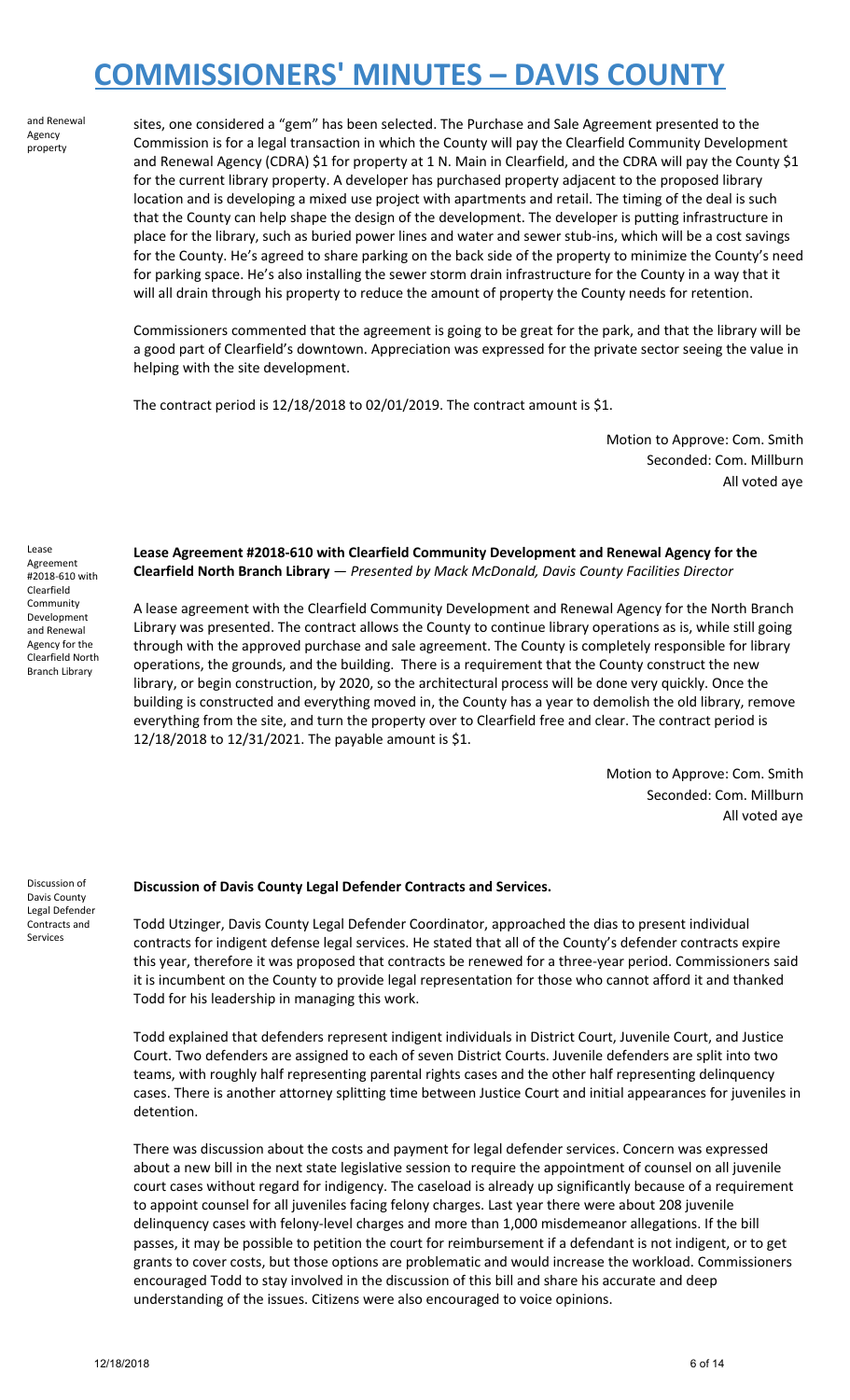The following contracts for legal defenders were presented separately for Commissioners to vote on because the amount for each varies. The payable contract amount is for 2019 with a built-in three-percent escalation per year thereafter.

Agreement #2018-611 with William Albright to provide indigent defense legal services

**Agreement #2018-611 with William Albright to provide indigent defense legal services** — *Presented by Todd Utzinger, Davis County Legal Defender Coordinator*

William Albright has been contracted with the County for a number of years and has close to 40 years of defense experience. He is well-regarded and practices primarily in District Court. The contract period is 01/01/2019 to 12/31/2021. The payable amount is \$131,171 for 2019.

> Motion to Approve: Com. Millburn Seconded: Com. Smith All voted aye

Agreement #2018-612 with Clyde Markley Arrington to provide indigent defense legal services

**Agreement #2018-612 with Clyde Markley Arrington to provide indigent defense legal services** — *Presented by Todd Utzinger, Davis County Legal Defender Coordinator*

Clyde Markley Arrington is also a long-term defender with the County. He's a former police officer who is well-known in the community. He practices primarily in District Court. The contract period is 01/01/2019 to 12/31/2021. The payable amount is \$106,935 for 2019.

> Motion to Approve: Com. Smith Seconded: Com. Millburn All voted aye

Agreement #2018-613 with Matthew Brass to provide indigent defense legal services

**Agreement #2018-613 with Matthew Brass to provide indigent defense legal services** — *Presented by Todd Utzinger, Davis County Legal Defender Coordinator*

Matt Brass recently joined the defenders. He works in Juvenile Court delinquency cases, and also in Justice Court and has had a role in improvements there. The contract period is 01/01/2019 to 12/31/2021. The payable amount is \$78,280 for 2019.

> Motion to Approve: Com. Smith Seconded: Com. Millburn All voted aye

Agreement #2018-614 with Logan R. Bushell to provide indigent defense legal services

**Agreement #2018-614 with Logan R. Bushell to provide indigent defense legal services** — *Presented by Todd Utzinger, Davis County Legal Defender Coordinator*

Logan R. Bushell is the most recent hire, replacing Michael Edwards who was named judge to District Court. Logan speaks Spanish and has some background in immigration law. The contract period is 01/01/2019 to 12/31/2021. The payable amount is \$76,220 for 2019.

> Motion to Approve: Com. Millburn Seconded: Com. Smith All voted aye

Agreement #2018-615 with Ryan Bushell to provide indigent defense legal services

**Agreement #2018-615 with Ryan Bushell to provide indigent defense legal services** — *Presented by Todd Utzinger, Davis County Legal Defender Coordinator*

Ryan Bushell has had a contract with the County for more than 10 years. One of his assignments is Drug Court legal defender and he's very committed to that program. A prosecutor staff member told Todd that Ryan has paid money out of his own pocket for Drug Court activities not covered by the State. The contract period is 01/01/2019 to 12/31/2021. The payable amount is \$98,180 for 2019.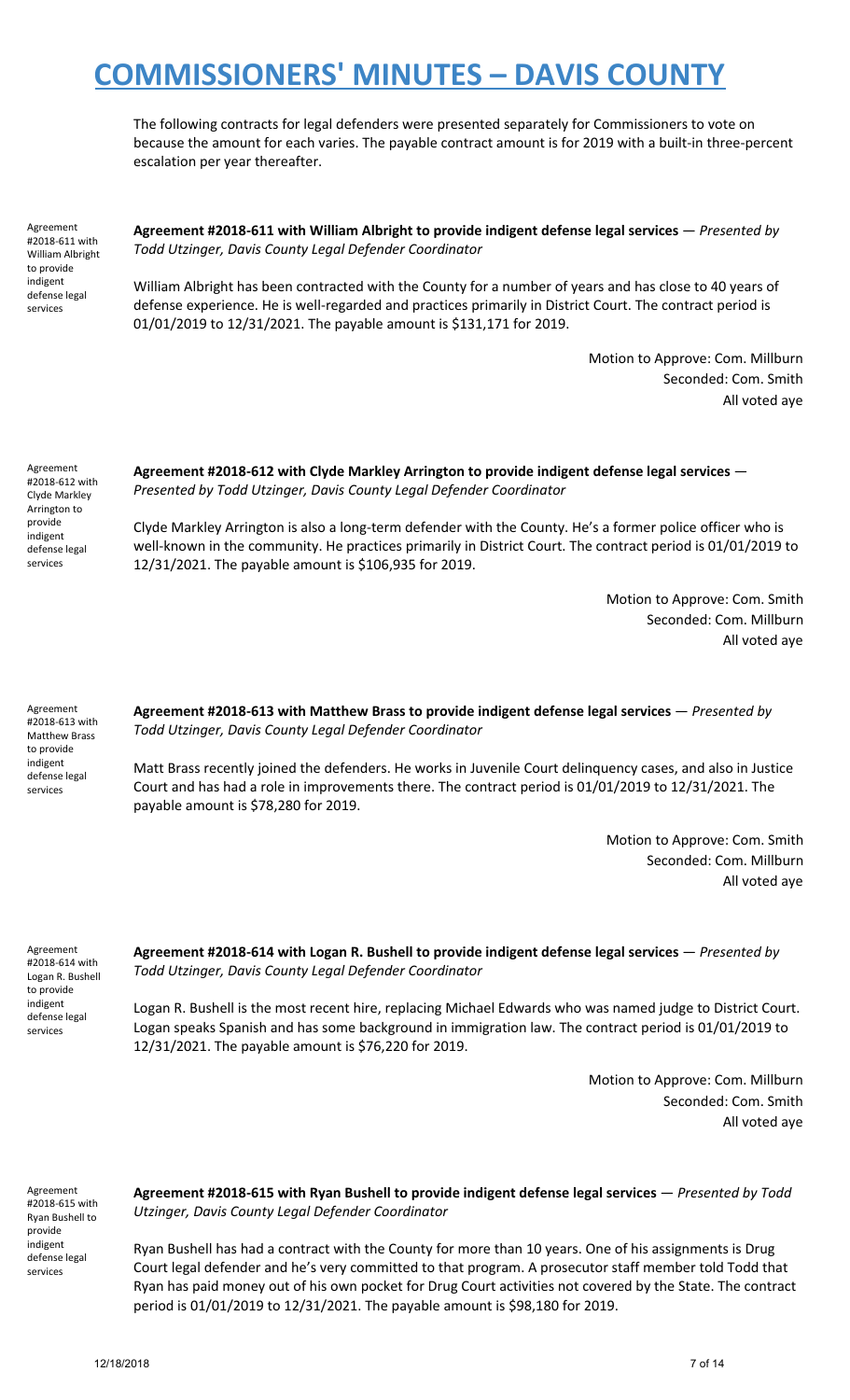Motion to Approve: Com. Millburn Seconded: Com. Smith All voted aye

Agreement #2018-616 with Ron Fujino to provide indigent defense legal services

**Agreement #2018-616 with Ron Fujino to provide indigent defense legal services** — *Presented by Todd Utzinger, Davis County Legal Defender Coordinator*

Ron Fujino has been contracted with the County for roughly eight years. His previous experience was doing appeals and trial work with the Salt Lake Legal Defenders Office, so he's a good resource for other attorneys working on appeals. The contract period is 01/01/2019 to 12/31/2021. The payable amount is \$97,542 for 2019.

> Motion to Approve: Com. Millburn Seconded: Com. Smith All voted aye

Agreement #2018-617 with Rich Gallegos to provide indigent defense legal services

**Agreement #2018-617 with Rich Gallegos to provide indigent defense legal services** — *Presented by Todd Utzinger, Davis County Legal Defender Coordinator*

Rich Gallegos is one of the most experienced defenders. He has probably taken more cases to trial than anybody in the group, recently, and has had a number of acquittals. He is assigned to District Court. The contract period is 01/01/2019 to 12/31/2021. The payable amount is \$105,769 for 2019.

> Motion to Approve: Com. Millburn Seconded: Com. Smith All voted aye

Agreement #2018-618 with Julie George to provide indigent defense legal services

**Agreement #2018-618 with Julie George to provide indigent defense legal services** — *Presented by Todd Utzinger, Davis County Legal Defender Coordinator*

Julie George has a real affinity for working with people with mental health challenges. She is the original defender in Mental Health Court and is key to that program. The contract period is 01/01/2019 to 12/31/2021. The payable amount is \$124,145 for 2019.

> Motion to Approve: Com. Millburn Seconded: Com. Smith All voted aye

Agreement #2018-619 with Erin Hill to provide indigent defense legal services

**Agreement #2018-619 with Erin Hill to provide indigent defense legal services** — *Presented by Todd Utzinger, Davis County Legal Defender Coordinator*

Erin Hill came from the Utah Attorney General's office, doing parental rights cases, and then was in private practice. She's highly regarded by judges and her expertise lends a lot of credibility to the County's defender program in Juvenile Court. The contract period is 01/01/2019 to 12/31/2021. The payable amount is \$94,982 for 2019.

> Motion to Approve: Com. Millburn Seconded: Com. Smith All voted aye

Agreement #2018-620 with Nicole McBride to provide indigent defense legal

**Agreement #2018-620 with Nicole McBride to provide indigent defense legal services** — *Presented by Todd Utzinger, Davis County Legal Defender Coordinator*

Nicole McBride is also assigned to Juvenile Court primarily working on parental rights cases. She was hired away from the Utah Attorney General's Office.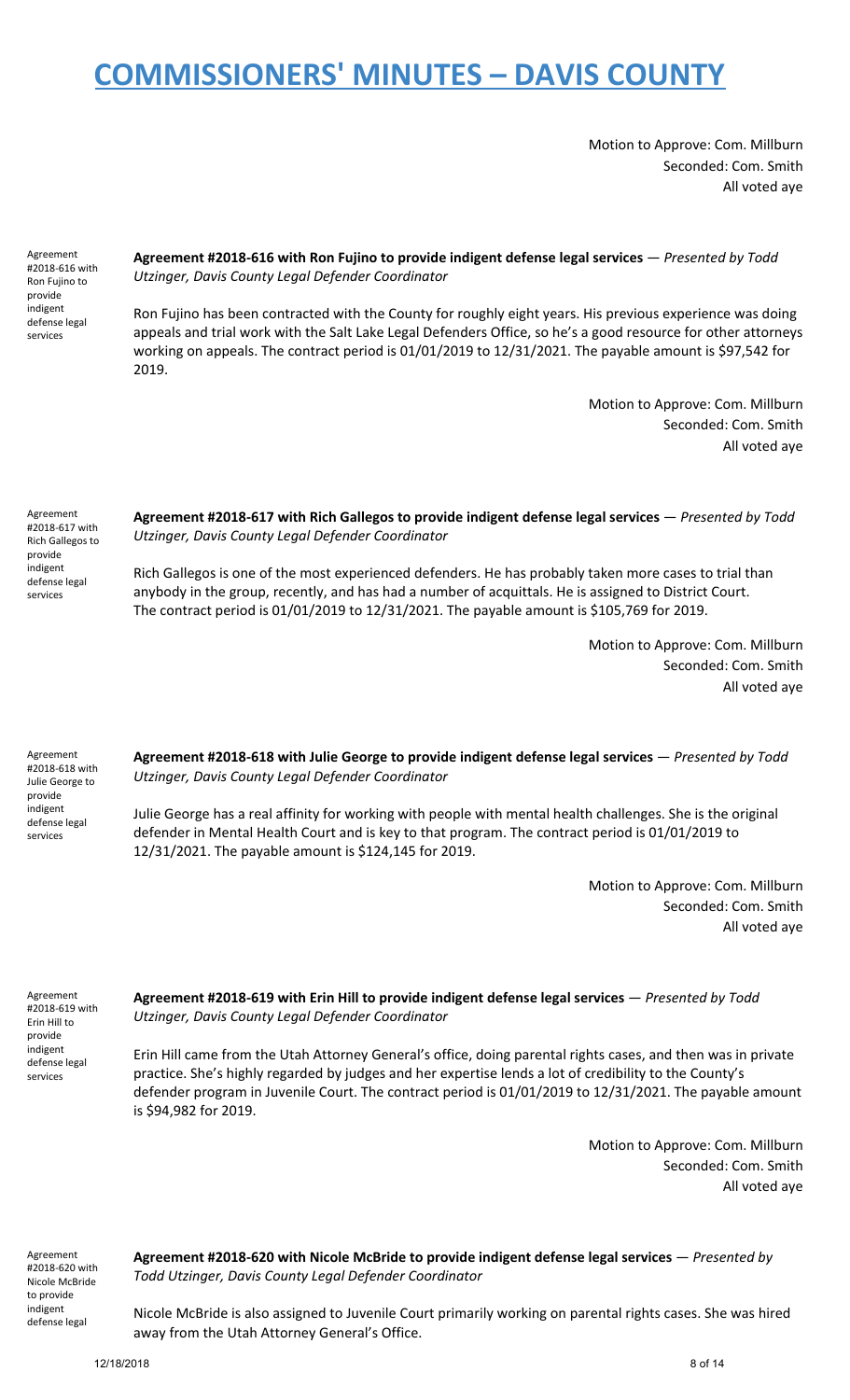services The contract period is 01/01/2019 to 12/31/2021. The payable amount is \$79,310 for 2019.

Motion to Approve: Com. Millburn Seconded: Com. Smith All voted aye

Agreement #2018-621 with Michael Murphy to provide indigent defense legal services

Agreement #2018-622 with Jason Richards to provide indigent defense legal services

**Agreement #2018-621 with Michael Murphy to provide indigent defense legal services** — *Presented by Todd Utzinger, Davis County Legal Defender Coordinator*

Michael Murphy is a long-time attorney in Kaysville. He represents all juveniles in their initial detention hearing so there's always an attorney with them, and does conflict cases out of Juvenile Court. He also covers initial appearances in Justice Court. The contract period is 01/01/2019 to 12/31/2021. The payable amount is \$66,950 for 2019.

> Motion to Approve: Com. Millburn Seconded: Com. Smith All voted aye

**Agreement #2018-622 with Jason Richards to provide indigent defense legal services** — *Presented by Todd Utzinger, Davis County Legal Defender Coordinator*

Jason Richards is assigned to Juvenile Court, primarily working with parental rights cases. He serves on committees dealing with juvenile cases. The contract period is 01/01/2019 to 12/31/2021. The payable amount is \$78,677 for 2019.

> Motion to Approve: Com. Millburn Seconded: Com. Smith All voted aye

Agreement #2018-623 with Loni Sarofolean to provide indigent defense legal services

**Agreement #2018-623 with Loni Sarofolean to provide indigent defense legal services** — *Presented by Todd Utzinger, Davis County Legal Defender Coordinator*

Loni Sarofolean is assigned to delinquency cases. She also organizes speakers for the CLE [Continuing Legal Education] program. The contract period is 01/01/2019 to 12/31/2021. The payable amount is \$80,863 for 2019.

> Motion to Approve: Com. Millburn Seconded: Com. Smith All voted aye

Agreement #2018-624 with Todd Sessions to provide indigent defense legal services

**Agreement #2018-624 with Todd Sessions to provide indigent defense legal services** — *Presented by Todd Utzinger, Davis County Legal Defender Coordinator*

Todd Sessions is assigned to Juvenile Court primarily working with juvenile delinquency cases. He's had a Davis County Legal Defender contract for about 15 years. The contract period is 01/01/2019 to 12/31/2021. The payable amount is \$88,361 for 2019.

> Motion to Approve: Com. Millburn Seconded: Com. Smith All voted aye

Agreement #2018-625 with Scott Wiggins to provide indigent defense legal services

**Agreement #2018-625 with Scott Wiggins to provide indigent defense legal services** — *Presented by Todd Utzinger, Davis County Legal Defender Coordinator*

Scott Wiggins is an appellate attorney. Davis is one of the few counties to have a designated attorney for appeals. He's well respected among the appellate judges. The contract period is 01/01/2019 to 12/31/2021.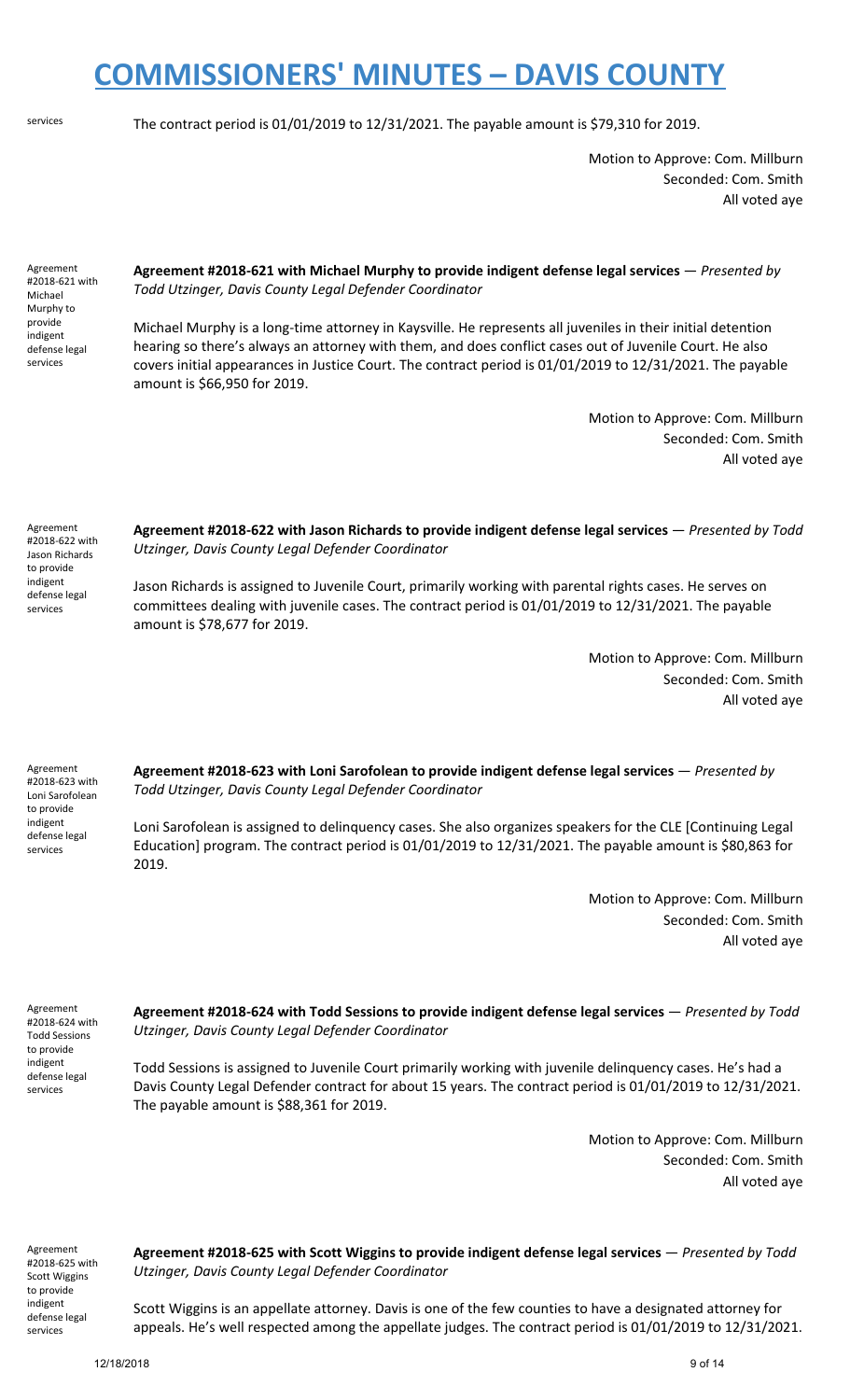The payable amount is \$62,735 for 2019.

Motion to Approve: Com. Millburn Seconded: Com. Smith All voted aye

Request Approval #2018-626 of Davis County Community Development Block Grant Administrative Policies.

**Request Approval #2018-626 of Davis County Community Development Block Grant Administrative Policies.** — *Presented by Stephen Lyon, Davis County Grant Administrator*

A request was made for approval of revisions to Davis County's Community Development Block Grant Administrative Policies. The changes include placing a \$25,000 floor on grants because of administrative costs, a solicitation change for special solicitations, and formalizing into written policy the practice of having a standing Review Committee with members appointed through the Davis Council of Governments (COG) and serving a two-year term.

> Motion to Approve: Com. Millburn Seconded: Com. Smith All voted aye

Subgrantee Agreement #2018-627 with Bountiful **Community** Food Pantry for Community Development Block Grant (CDBG) 2017-2018 funding

**Subgrantee Agreement #2018-627 with Bountiful Community Food Pantry for Community Development Block Grant (CDBG) 2017-2018 funding for the Pantry Packs and Pantry Smiles programs and construction of a covered awning** — *Presented by Stephen Lyon, Davis County Grant Administrator*

A subgrantee agreement with Bountiful Community Food Pantry was presented for Community Development Block Grant 2017-2018 funding for the Pantry Packs and Pantry Smiles programs and construction of a covered awning. The contract period is 07/01/2018 to 06/30/2019. The payable amount is \$36,192.50.

[There was some confusion about the payable amount due to the presenter reading from a spreadsheet rather than the contract cover sheet. As a result, Commissioners acted on the seven items that follow before completing the vote on this item.]

> Motion to Approve: Com. Millburn Seconded: Com. Smith All voted aye

Subgrantee Agreement #2018-628 with Bountiful **Community** Food Pantry for Community Development Block Grant (CDBG) 2018-2019 funding

**Subgrantee Agreement #2018-628 with Bountiful Community Food Pantry for Community Development Block Grant (CDBG) 2018-2019 funding for the Pantry Packs and Pantry Smiles/Vision programs, case management services and building improvements** — *Presented by Stephen Lyon, Davis County Grant Administrator*

The contract period is 07/01/2018 to 12/31/2019. The payable amount is \$72,255.

Motion to Approve: Com. Smith Seconded: Com. Millburn All voted Aye

Subgrantee Agreement #2018-629 with Big Brothers Big Sisters of Utah for Community Development Block Grant (CDBG) 2018-2019 funding

**Subgrantee Agreement #2018-629 with Big Brothers Big Sisters of Utah for Community Development Block Grant (CDBG) 2018-2019 funding for operational expenses for Utah One-to-One Youth Mentoring Program** — *Presented by Stephen Lyon, Davis County Grant Administrator*

The contract period is 07/01/2018 to 06/30/2019. The payable amount is \$5,000.

Motion to Approve: Com. Smith Seconded: Com. Millburn All voted aye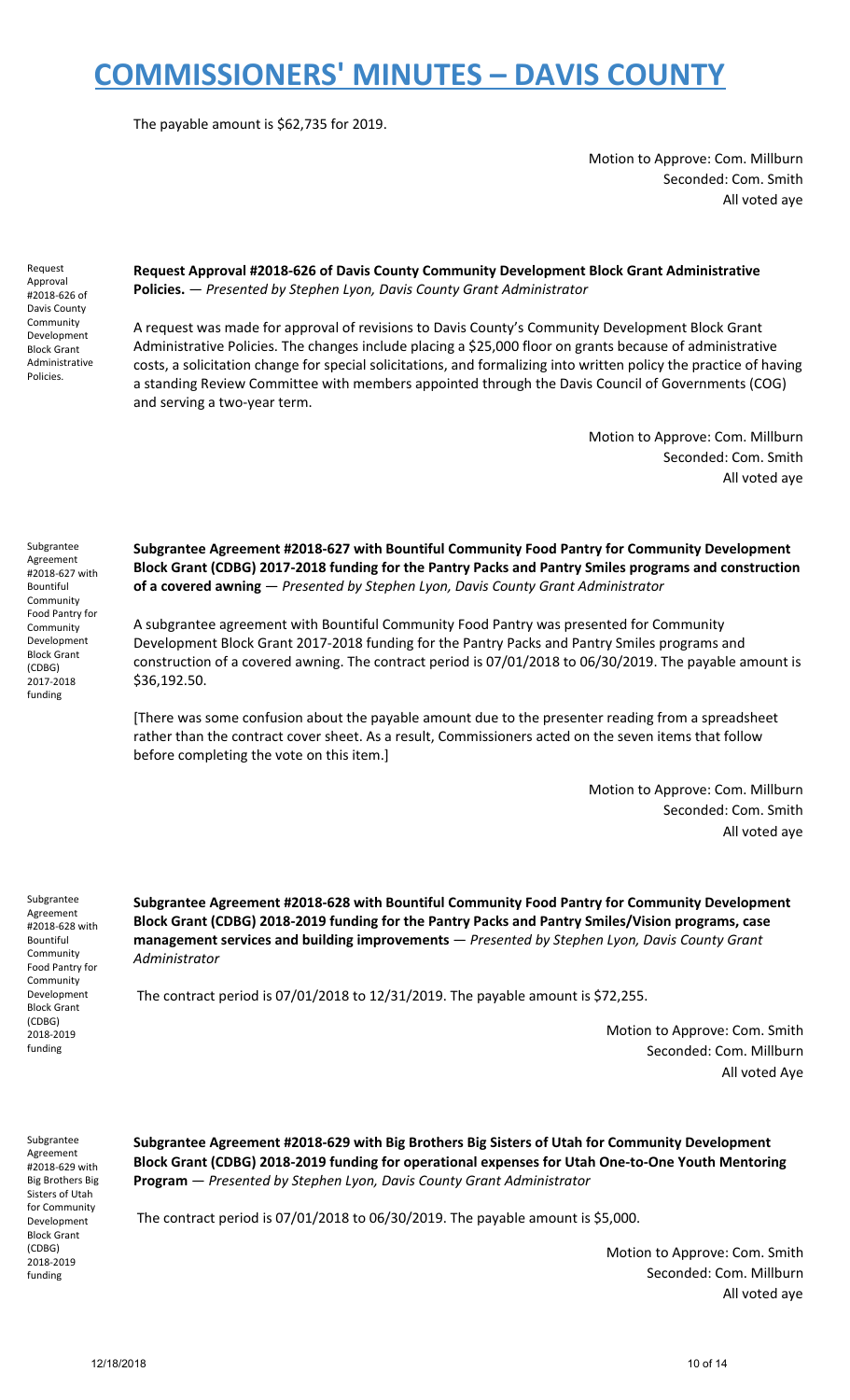Subgrantee Agreement #2018-630 with Davis **Community** Housing Authority for Community Development Block Grant (CDBG) 2018-2019 funding

**Subgrantee Agreement #2018-630 with Davis Community Housing Authority for Community Development Block Grant (CDBG) 2017-2018 funding for operational expenses for Down Payment Assistance, Roof Repair, and Emergency Repair Programs** — *Presented by Stephen Lyon, Davis County Grant Administrator*

The contract period is 07/01/2018 to 06/30/2019. The payable amount is \$175,000.

Motion to Approve: Com. Smith Seconded: Com. Millburn All voted aye

Subgrantee Agreement #2018-631 with Davis **Community** Housing Authority for Community Development Block Grant (CDBG) 2017-2018 funding

**Subgrantee Agreement #2018-631 with Davis Community Housing Authority for Community Development Block Grant (CDBG) 2018-2019 funding for operational expenses for Down Payment Assistance, Roof Repair, and Emergency Repair Programs** — *Presented by Stephen Lyon, Davis County Grant Administrator*

The contract period is 07/01/2018 to 06/01/2019. [The ending date was misstated in the meeting; it is written as 12/31/2019 in the contract]. The payable amount is \$212,000.

> Motion to Approve: Com. Smith Seconded: Com. Millburn All voted aye

Subgrantee Agreement #2018-632 with City of North Salt Lake for Community Development Block Grant (CDBG) 2018-2019 funding

Subgrantee Agreement #2018-633 with The Road Home Community Shelter for Community Development Block Grant (CDBG) 2017-2018 funding

**Subgrantee Agreement #2018-632 with City of North Salt Lake for Community Development Block Grant (CDBG) 2018-2019 funding for grants to eligible homeowners for necessary physical improvements/home repairs** — *Presented by Stephen Lyon, Davis County Grant Administrator*

The contract period is 07/01/2018 to 12/31/2019. The payable amount is \$51,000.

Motion to Approve: Com. Smith Seconded: Com. Millburn All voted aye

**Subgrantee Agreement #2018-633 with The Road Home Community Shelter for Community Development Block Grant (CDBG) 2017-2018 funding for operational expenses of The Road Home Community Shelter and Resource Center** — *Presented by Stephen Lyon, Davis County Grant Administrator*

The contract period is 07/01/2017 to 06/30/2018. The payable amount is \$10,000.

Motion to Approve: Com. Smith Seconded: Com. Millburn All voted aye

Subgrantee Agreement #2018-634 with Safe Harbor Shelter for Community Development Block Grant (CDBG) 2017-2018 funding

**Subgrantee Agreement #2018-634 with Safe Harbor Shelter for Community Development Block Grant (CDBG) 2017-2018 funding for operational expenses for case management of the shelter and repaving the facility parking lot** — *Presented by Stephen Lyon, Davis County Grant Administrator*

The contract period is 07/01/2018 to 06/30/2019. The payable amount is \$71,041.

Commissioner Millburn noted that he has served on this board in the past but does not currently. He also noted that some of the work listed in these subgrantee agreements has already been done and the organizations are waiting for the funds to be reimbursed.

> Motion to Approve: Com. Smith Seconded: Com. Millburn All voted aye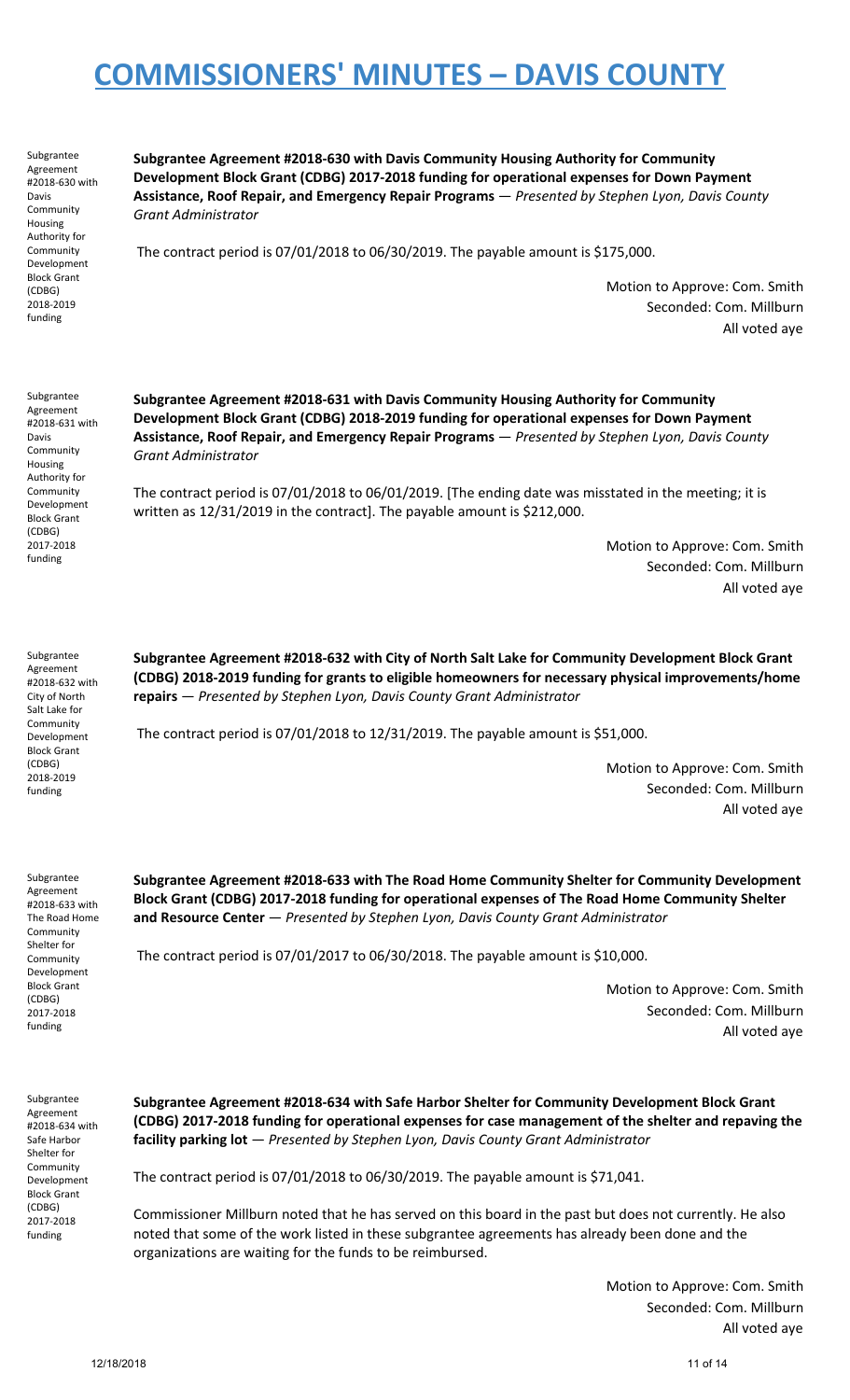Agreement #2018-635 with Thomson Reuters for subscription to Westlaw online services for legal research

**Agreement #2018-635 with Thomson Reuters for a subscription to Westlaw online services for legal research** — *Presented by Neal Geddes, Davis County Chief Deputy Civil Attorney*

This contract with Thomson Reuters is for a subscription to the Westlaw legal database utilized by the County's attorneys to do legal research. This contract is taking the place of the current agreement with Westlaw in order to add access to content including national core cases, statutes, regulations, and a practical law and civil law database. The content will be beneficial to the County's criminal attorneys and to the civil attorneys as they deal with a very broad spectrum of law. It is a three-year agreement with the ability, after each year, to negotiate according to budget availability. The contract period is 12/18/2018 to 12/18/2021. The payable amount is \$2,068.62 per month.

> Motion to Approve: Com. Smith Seconded: Com. Millburn All voted aye

Escrow Agreement #2018-305-B with UTA and Zions Bank for funding the cost

of

environmental and advanced conceptual engineer work relative to the Davis-Salt Lake City Community Connector Project (BRT)

**Escrow Agreement #2018-305-B with UTA and Zions Bank for funding the cost of environmental and advanced conceptual engineer work relative to the Davis-Salt Lake City Community Connector Project (BRT)** — *Presented by Commissioner Millburn*

An escrow agreement is the final step of the process in relationship to the Davis to Salt Lake City Community Connector Project also known as the South Davis Bus Rapid Transit (BRT) program. The County entered into an agreement a couple of weeks ago with UTA to perform that work. Earlier in the year, the County acknowledged and received state funding through UDOT of \$1.2 million. The money will be put into the escrow account and disbursed as work progresses on the project. The contract period is 12/18/2018 to 08/31/2021.

> Motion to Approve: Com. Millburn Seconded: Com. Smith All voted aye

Request Reappointment #2018-636 of Michael Mayfield to the Bountiful Irrigation District Board of Trustees for an additional four-year term

**Request Reappointment #2018-636 of Michael Mayfield to the Bountiful Irrigation District Board of Trustees for an additional four-year term** — *Presented by Commissioner Elliott*

A request was made to appoint Michael Mayfield to the Bountiful Irrigation District Board of Trustees for an additional four-year term.

> Motion to Approve: Com. Smith Seconded: Com. Millburn All voted aye

Commissioner Millburn moved to recess to Board of Equalization. Commissioner Smith seconded the motion. All voted aye.

| <b>BOARD OF</b><br><b>EQUALIZATION</b> |                                                                                                                                                                                                                                          |
|----------------------------------------|------------------------------------------------------------------------------------------------------------------------------------------------------------------------------------------------------------------------------------------|
| Property Tax<br>Register               | Property Tax Register matters were presented by Heidi Voordeckers, Davis County Chief Deputy<br>Clerk/Auditor, as follows:                                                                                                               |
|                                        | Under Auditor's Adjustments, there were various appeals, late abatements, and one correction to a veteran<br>abatement. There were also various small-dollar write-offs in the Treasurer's Office and Assessor-initiated<br>corrections. |
|                                        | Matian to Approval Come Conith                                                                                                                                                                                                           |

Motion to Approve: Com. Smith Seconded: Com. Millburn All voted aye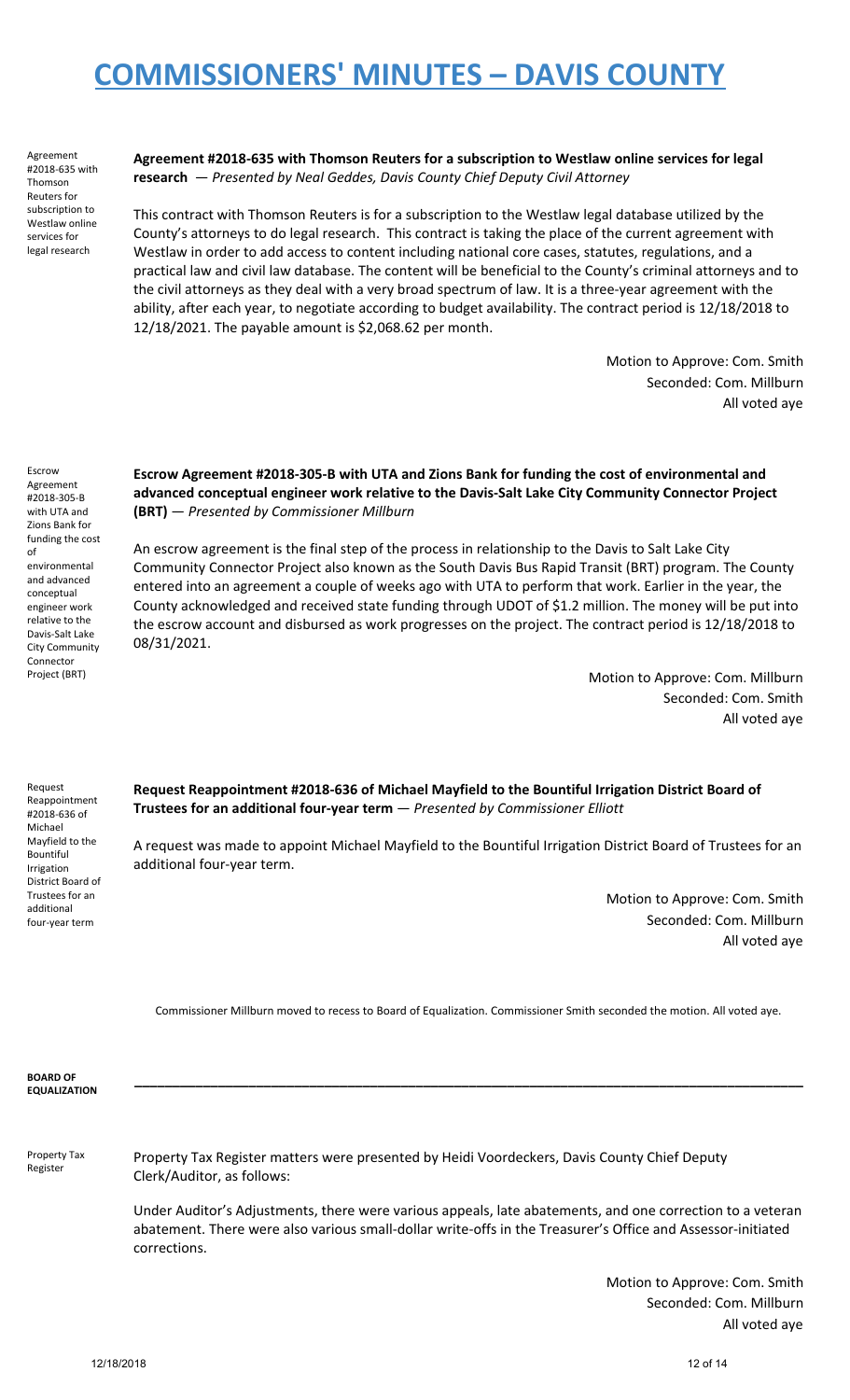Commissioner Millburn moved to reconvene Commission Meeting. Commissioner Smith seconded the motion. All voted aye.

**CONSENT ITEMS \_\_\_\_\_\_\_\_\_\_\_\_\_\_\_\_\_\_\_\_\_\_\_\_\_\_\_\_\_\_\_\_\_\_\_\_\_\_\_\_\_\_\_\_\_\_\_\_\_\_\_\_\_\_\_\_\_\_\_\_\_\_\_\_\_\_\_\_\_\_\_\_\_\_\_\_\_\_\_\_\_\_\_\_\_\_\_\_** Check Registers **Check Registers** Check Registers were approved. Motion to Approve: Com. Millburn Seconded: Com.Smith All voted aye Commission Meeting Minutes **Meeting Minutes** Minutes for Commission Meetings held on November 13, 20, and 27 of 2018 were presented for approval. Motion to Approve: Com. Millburn Seconded: Com. Smith All voted aye Indigent Hardship Abatement Register **Indigent Hardship Abatement Register** The Indigent Abatement Register, with a specific application for Lian Greenwood, was presented for approval. Motion to Approve: Com. Smith Seconded: Com. Millburn All voted aye **COMMISSION COMMENTS \_\_\_\_\_\_\_\_\_\_\_\_\_\_\_\_\_\_\_\_\_\_\_\_\_\_\_\_\_\_\_\_\_\_\_\_\_\_\_\_\_\_\_\_\_\_\_\_\_\_\_\_\_\_\_\_\_\_\_\_\_\_\_\_\_\_\_\_\_\_\_\_\_\_\_\_\_\_\_\_\_\_\_\_\_\_\_\_ Commissioner Smith** wished everyone a Merry Christmas. **Commissioner Millburn** also wished everyone a Merry Christmas and included wishes for a Happy New Year, since the Commissioners won't be back in this forum until Jan. 2, 2019. Commissioner Elliott invited other comments from the dais. Clerk/Auditor Attorney **Heidi Voordeckers** requested that everyone be safe over the holidays and wished everyone a joyous holiday. **Neal Gedde**s wished all a Merry Christmas. Members of the public were invited to make comments to the Commission. **PUBLIC COMMENTS** Cheryl Nunn, of Layton, thanked the Commissioners for their help. After buying her home, she was shocked to find out that the front yard, side yard, and garage didn't come with it. Those areas are owned by the